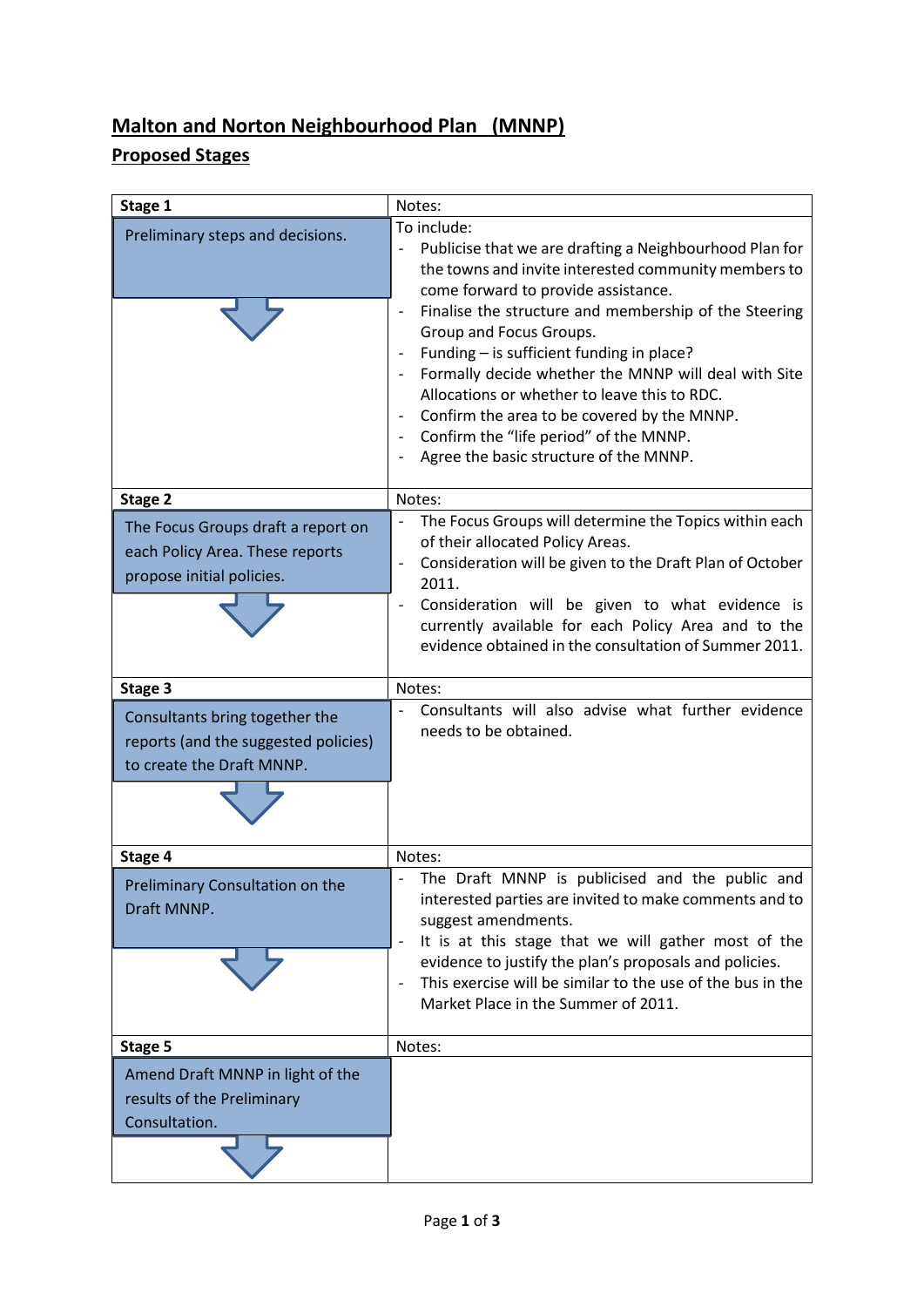| Stage 6                                                                                 | Notes:                                                                                                                                                                                                                                                                                                                                                                                                                                                                                                                                                                                                                                                                                                                                                                                                                                                     |
|-----------------------------------------------------------------------------------------|------------------------------------------------------------------------------------------------------------------------------------------------------------------------------------------------------------------------------------------------------------------------------------------------------------------------------------------------------------------------------------------------------------------------------------------------------------------------------------------------------------------------------------------------------------------------------------------------------------------------------------------------------------------------------------------------------------------------------------------------------------------------------------------------------------------------------------------------------------|
| Draft MNNP goes to RDC for a<br>technical assessment.                                   | Where a Neighbourhood Plan is likely to have significant<br>effects on<br>the environment,<br>environmental<br>an<br>assessment must take place which will formally<br>consider the impact each proposed policy may have on<br>the environment.<br>In order to determine whether such an assessment of<br>the MNNP is required, the Draft MNNP is provided to<br>RDC with the request to give a "Screening Opinion".<br>If an environmental assessment and report is needed,<br>this may add to the delay and will increase costs.                                                                                                                                                                                                                                                                                                                         |
| Stage 7                                                                                 | Notes:                                                                                                                                                                                                                                                                                                                                                                                                                                                                                                                                                                                                                                                                                                                                                                                                                                                     |
| Pre-submission Publicity and<br>Consultation.                                           | This is a legal requirement.<br>The plan is publicised in the community and people are<br>given the opportunity to make comments (the public<br>must be given a period of at least 6 weeks to make<br>comments).<br>There is a requirement to also consult certain bodies<br>which may be affected by the plan, such as NYCC,<br>Environment Agency etc.                                                                                                                                                                                                                                                                                                                                                                                                                                                                                                   |
| Stage 8                                                                                 | Notes:                                                                                                                                                                                                                                                                                                                                                                                                                                                                                                                                                                                                                                                                                                                                                                                                                                                     |
| Amend MNNP in light of the<br>comments received in the Pre-<br>submission Consultation. | It is advised to produce a brief report summarising the<br>comments received and confirming if, and how, the<br>plan has been amended in response.                                                                                                                                                                                                                                                                                                                                                                                                                                                                                                                                                                                                                                                                                                         |
| Stage 9                                                                                 | Notes:                                                                                                                                                                                                                                                                                                                                                                                                                                                                                                                                                                                                                                                                                                                                                                                                                                                     |
| Submission of the MNNP to RDC                                                           | With the proposed plan, it is also necessary to submit a<br>map of the area to which the plan relates, a<br>Consultation Statement (which basically states who was<br>consulted and how, a summary of main issues/concerns<br>raised during consultation, and how these were dealt<br>with in the plan) and a statement on how the plan fulfils<br>the Basic Conditions (such as complying with EU law,<br>conforms with local plan etc.) and other legal<br>requirements.<br>RDC check that the plan complies with the relevant<br>legislation and we have complied with all of the legal<br>requirements in the process leading up to the<br>submission of the plan.<br>RDC will publicise the plan again. Anyone interested in<br>the plan is invited to make comments (a period of at<br>least 6 weeks has to be provided for comments to be<br>made). |